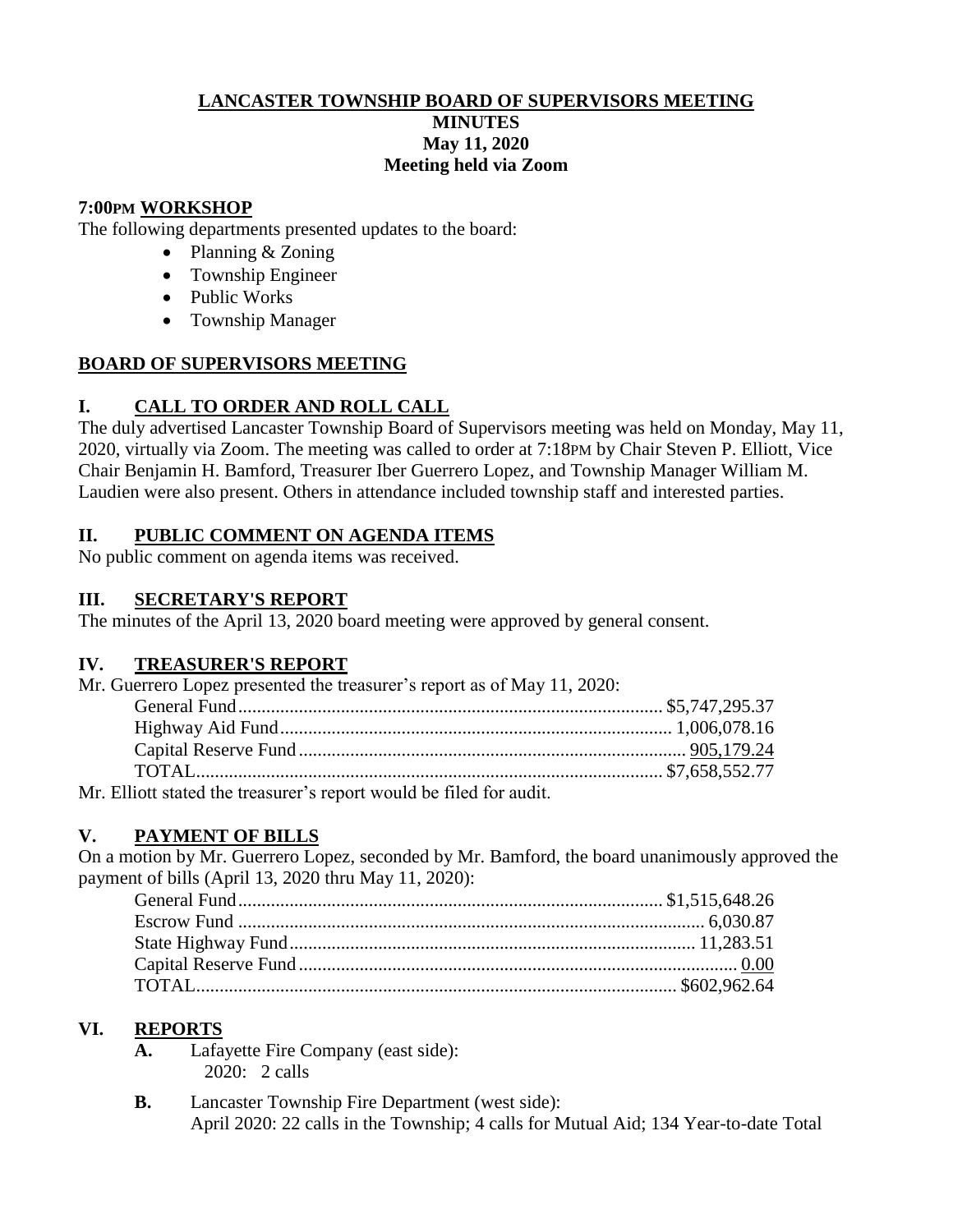**C.** Police Report:

April 2020: 64 Criminal Reports; 288 Calls for Service; 47 Arrests; 15 Crash Investigations; 36 Traffic Citations; 41 Traffic Warnings; 4 Overdose Incidents Sgt. Donnelly also reminded residents that although our tactics and procedures have changed a little due to the COVID pandemic, we are still working and patrolling the township. And as another reminder—please keep your vehicles locked and property secured.

- **D.** Recycling Report: 2020: 27.88%
- **E.** Sewer/Other Reports: Reports are available on the township website.

# **VII. ANNOUNCEMENTS**

- A. Woody Waste Drop-off Closed: Saturday, May 23, 2020 (Memorial Day weekend)
- B. Office Closed & No Trash/Recycle Collection: May 25, 2020 (Memorial Day). Collection will be on a one-day delay schedule for the week.
- C. Trash Bills: Due May 30, 2020. Payment can be made by mail or online payment process through township website.
- D. Historical Commission Meeting: June 1, 2020 at 6:30PM, Lancaster Township.
- E. Next Board of Supervisors Meeting: Monday, June 8, 2020. Workshop at 6:00PM; regular meeting at 7:00PM, Lancaster Township.

# **VIII. OLD BUSINESS**

No old business.

#### **IX. PLANNING AND ZONING BUSINESS**

A. SWM 20-0035 – Buchanan Elementary – Stormwater Management Site Plan Waiver Request

Mr. Bamford moved, Mr. Guerrero Lopez seconded, and the board unanimously approved a request for a stormwater management site plan waiver of the Lancaster Township Stormwater Management Ordinance (2014) Section 229-36 – Major Land Disturbance, for SWM 20-0035, Buchanan Elementary, and conditioned upon township engineer Ben Webber's March 9, 2020, review letter. At their meeting on April 21, 2020, the Lancaster Township Planning Commission recommended approval of this request.

- B. LTPC 276 City of Lancaster Groff's Run Daylighting/Restoration Stormwater Management Site Plan Waiver Request Mr. Guerrero Lopez moved, Mr. Bamford seconded, and the board unanimously approved a request for a stormwater management site plan waiver of the Lancaster Township Stormwater Management Ordinance (2014) Article IV, for LTPC 276, the City of Lancaster Groff's Run Daylighting/Restoration, and conditioned upon township engineer Ben Webber's March 9, 2020, review letter. At their meeting on April 21, 2020, the Lancaster Township Planning Commission recommended approval of this request.
- C. LTPC 290 150 North School Lane Stormwater Management Site Plan Mr. Bamford moved, Mr. Guerrero Lopez seconded, and the board unanimously approved a request from Donald Main, 150 North School Lane, for a reduction of the financial security for the Stormwater Management Site Plan for LTPC 290, 150 North School Lane, approving the reduction by \$12,501.00 resulting in a new balance of \$4,158.00, per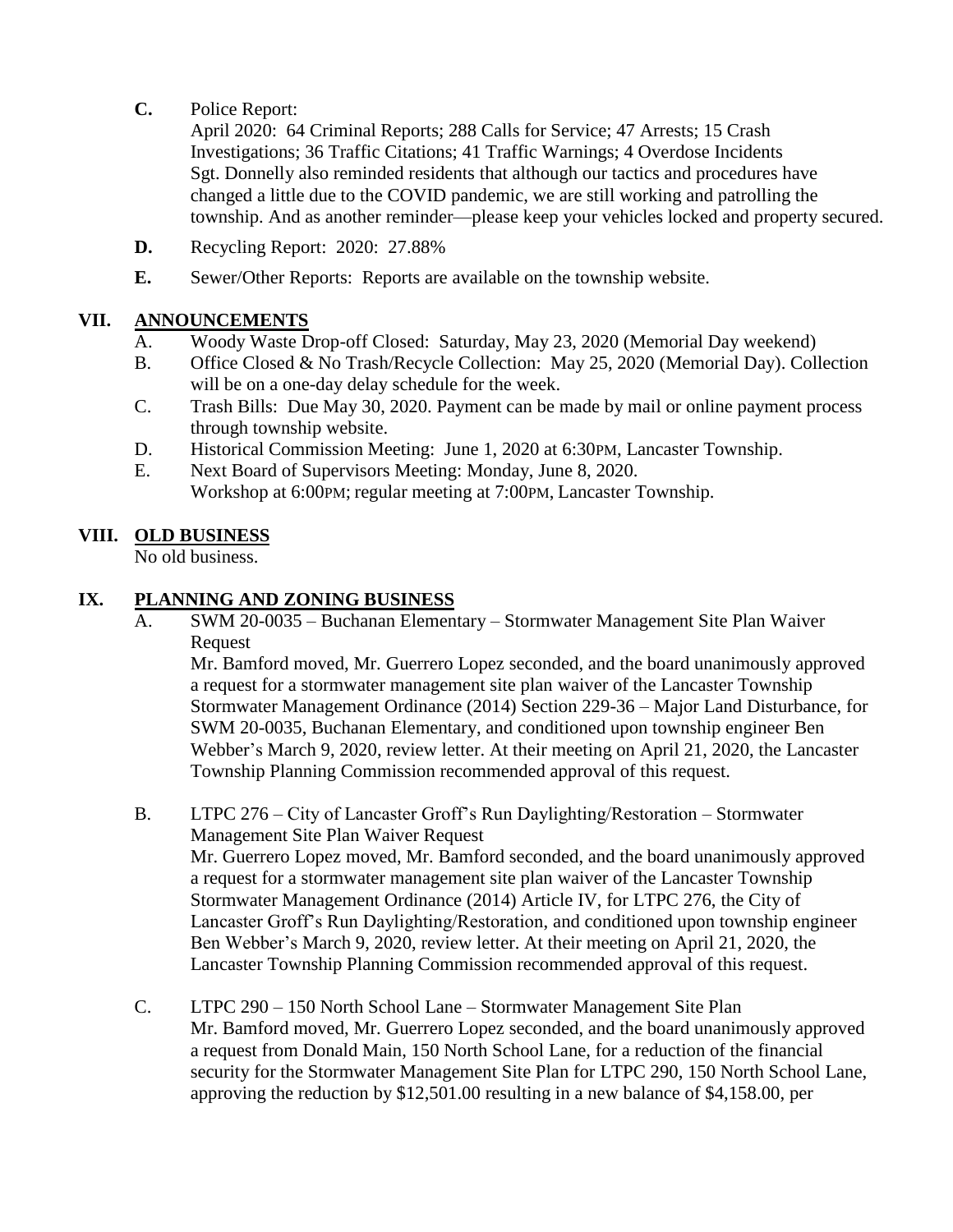township engineer Ben Webber's recommendation dated May 4, 2020. The request for reduction was submitted via an email dated April 28, 2020.

D. LTPC 296 – Conestoga View - Lot Add-on Plan Mr. Guerrero Lopez moved, Mr. Bamford seconded, and the board unanimously acknowledged receipt of a time extension until June 22, 2020, from Charles Suhr, Stevens & Lee, on behalf of Michael & Patricia D'Arcangelo and S&P Real Estate Company, LP, for the approval of the Conestoga View Lot Add-On Plan (LTPC 296). This extension was submitted in a letter dated May 7, 2020.

# **X. NEW BUSINESS**

- A. Yard Waste Agreement with Borough of Columbia
	- Mr. Bamford moved, Mr. Guerrero Lopez seconded, and the board unanimously approved a yard waste agreement with the Borough of Columbia. The Borough of Columbia agrees to receive and process/compost yard waste from Lancaster Township effective January 1, 2020 through January 1, 2021. This agreement shall be automatically extended yearly, unless one of the parties provides the other party written notice no less than 120 days prior to the then current ending date.
- B. June 2, 2020 Primary Election Polling Place Location for Lancaster Township First District The board acknowledged that a polling place location change for the township's First District residents has been made for the June primary. The Lancaster County Board of Elections will hold the June 2, 2020 primary election at the Maple Grove Community Building instead of the township municipal building, and they will provide a \$300.00 reimbursement for a deep cleaning of the facility post-election.
- C. June 8, 2020 Board of Supervisors Meeting Due to COVID-19, the board of supervisors unanimously agreed that the June 8, 2020 board of supervisors meeting originally scheduled to take place at the Hawthorne Ridge Community Center, will be held either virtually via Zoom, or at the township building if it has been reopened to the public at that time.

#### **XI. GUEST RECOGNITION AND PARTICIPATION**

See attached as record for the minutes.

# **XII. ADJOURNMENT**

There being no further business, the meeting was adjourned at 7:55PM.

Respectfully submitted,

 $\overline{\phantom{a}}$ 

William M. Laudien, Secretary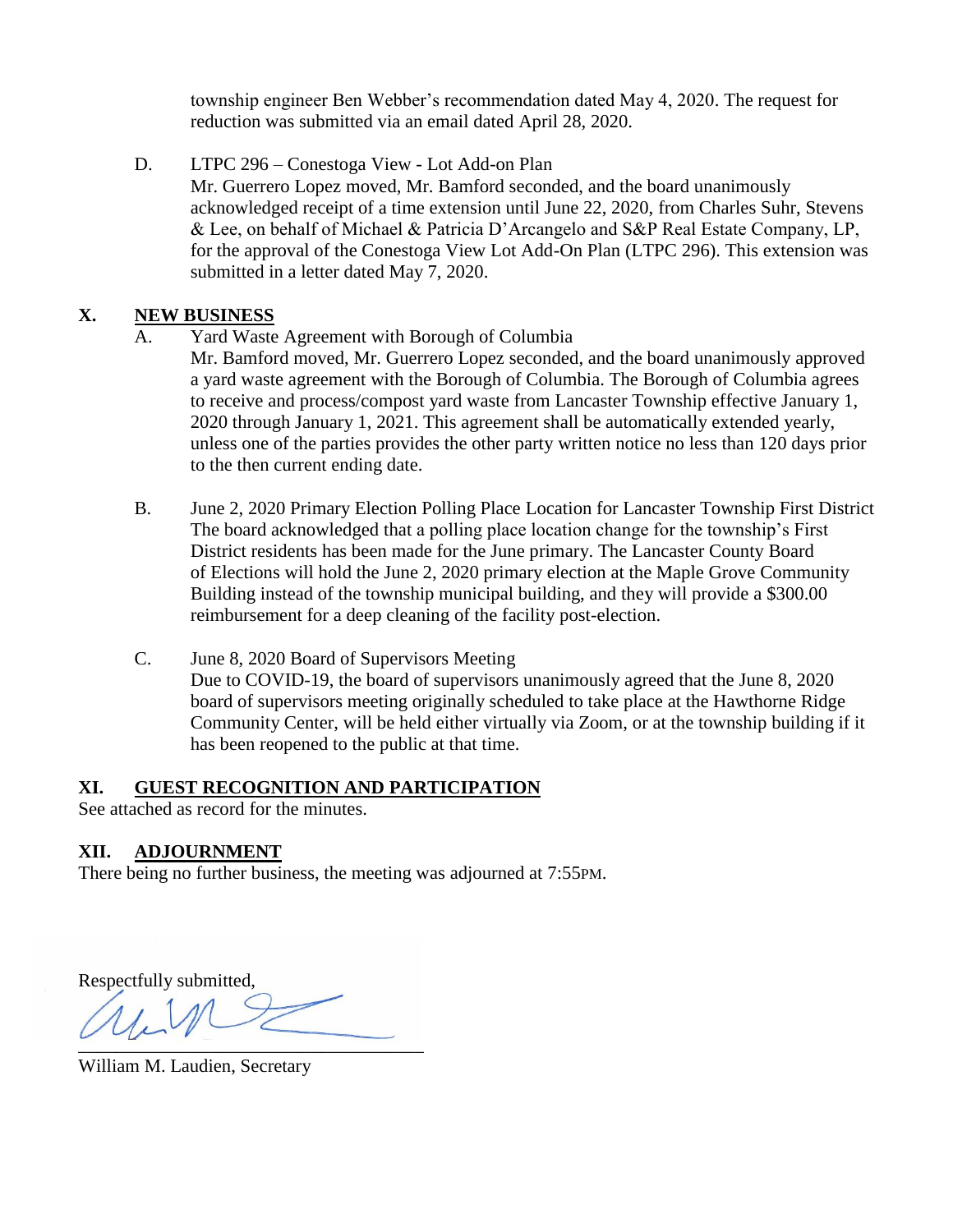The following comments were submitted via email:

#### **Guest Participation and Recognition**:

#### **Stephen Austin, North President Avenue**

Has concerns regarding the vehicle speed and safety issues along North President Avenue. I am a resident and deal with the traffic and vehicle speed challenges on a daily basis. At this link <https://bit.ly/2YU2ZAk> - is an article as an idea for looking into some of the challenges along N. President Avenue and how they might be dealt with. What I would like to suggest, and to be part of, is a gathering of persons from the three governmental entities (Lancaster Township, Lancaster City, and Manheim Township) that represent N. President Avenue from Harrisburg Pike to Columbia Ave. to discuss some of the ideas in the article, as well as other sources, and perhaps bring recommendations that would benefit the neighborhood.

Mr. Laudien explained that he does not disagree that speed continues to be a challenge. We did make some improvements at the intersection of Buchanan and North President at the suggestion and cooperation with the residents who live there. We ran some speed checks around the same time in 2019 and 2020, and I want to share it to get a better perspective—in the southbound lane in 2019 we had 9,759 trips per day; that was down to 9,300 in 2020. The  $50<sup>th</sup>$  percentile speed went from, in the southbound lane, 35 mph in 2019 to just 29 mph in 2020. The southbound lane has seen virtually no change in speed or volume. Northbound lane is a little different. The volume decreased substantially; in 2019 there were 6,000 trips and in 2020 there was 4,600 in the northbound lane. But again, speed volumes are just marginally higher. That's not to say there isn't a speeding problem, but it is to say that we need to continue to address this more aggressively and thoughtfully. We would be happy to pursue narrowing the lanes like was done on Abbeyville Road. It would be a little more complicated because we would have to coordinate with other municipalities, but I think that is the next step solution. And then of course, law enforcement. Sgt. Donnelly and I have been talking. We will find the peak times when we have the largest offenders. Traffic calming and increased police presence will the tactics we will continue to use.

Mr. Elliott stated we are all in agreement that there is an issue there and we will do all that we can.

#### **Diana and Roger Wolf, Waypoint Drive, Southern Village**

The community has increased in size, and there are concerns about the incidents of excessive speed. Residents from the far end of Waypoint use the straight run to the stop sign at Wabank like a speedway. Exiting a driveway on Waypoint has become an accident waiting to happen because the cars appear so suddenly into our field of vision. Other offenders are FedEx, UPS, Uber, pizza delivery, and others who use that road as a place to make up time on their routes. We are mostly seniors walking dogs, crossing at crosswalks. Hope that when the street is dedicated, police will increase. In the meantime, I would like a monitoring device put back in place.

Mr. Hamlin indicated that it was about 13 months ago that there were speed devices out there. Happy to put them out there again. We have a regular rotation; we have some commitments for the next month, so within the next four to six weeks we can put the devices up.